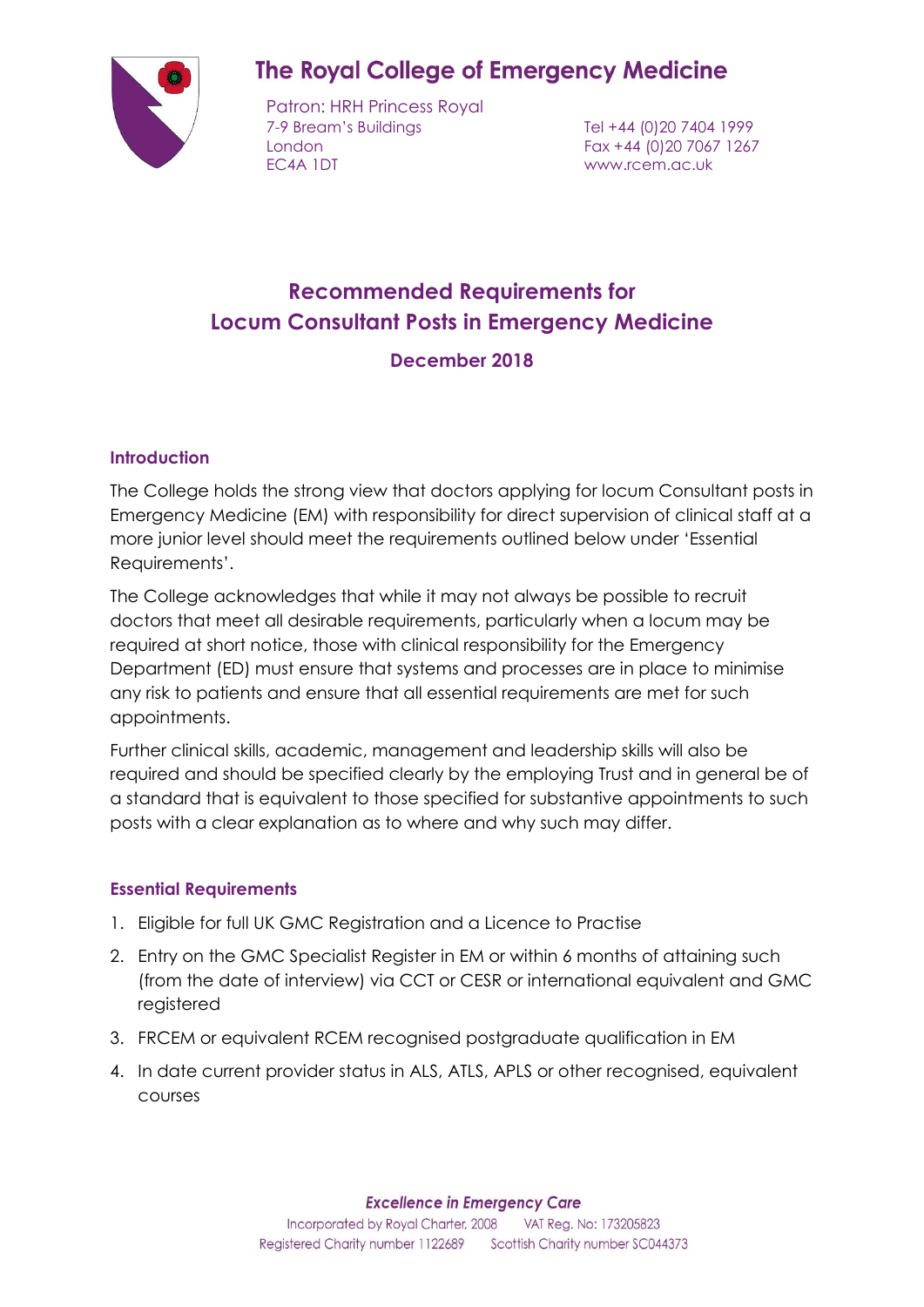- 5. Extensive experience in all aspects of EM with:
	- a) At least 7 years' full-time postgraduate training (or equivalent gained on a part-time or flexible basis), at least 5 years of which will be in a specialty training programme or a substantive service appointment in EM
	- b) At least 4 years' full-time experience working in a Consultant-led ED (or equivalent gained on a part-time or flexible), including at least 2 years' experience of supervising staff and acting in the role of Senior Decision Maker in EM

OR

Demonstrable, equivalent experience and competencies – equivalent to an ST6 EM trainee in good standing, including experience of supervising staff and acting as a Senior Decision Maker in EM

#### **NB: non-UK trained doctors MUST be on the GMC Register in Emergency Medicine.**

#### **Desirable**

- 1. In date current instructor status in one or more of ALS, ATLS, APLS or other recognised, equivalent courses
- 2. Competency in RCEM core level ultrasound competencies.
- 3. Evidence of a sub-specialty area of expertise relevant to EM

### **Locum Consultant Appointments**

Annex D of *[The National Health Service \(Appointment of Consultants\) Regulations](https://webarchive.nationalarchives.gov.uk/20130103004835/http:/www.dh.gov.uk/prod_consum_dh/groups/dh_digitalassets/@dh/@en/documents/digitalasset/dh_4102750.pdf)  [Good Practice Guidance](https://webarchive.nationalarchives.gov.uk/20130103004835/http:/www.dh.gov.uk/prod_consum_dh/groups/dh_digitalassets/@dh/@en/documents/digitalasset/dh_4102750.pdf)* (Department of Health, January 2005) states the following regarding Locum Consultant appointments:

Locum appointments are exempt (from the AAC Process) provided the employment is for an initial period not exceeding six months and any extension for a maximum period of a further six months is subject to a satisfactory review by the Trust and to consultation with the relevant College.

It is important that Trusts have satisfactory procedures in place to ensure that locum consultants are of adequate standard. There should always be assessment of the candidates by an 'appointments' committee, including at least two professional members, one in the specialty concerned. Where a locum is to be appointed at short notice and is not already known to the Trust, he or she should be seen by at least one of the hospital consultants before he or she is engaged. It is important that references are obtained for all locum appointments, irrespective of the short-term nature of the post.

Wherever possible, Trusts should try to appoint as locum doctors or dentists who hold, or have held, posts of consultant status, or else who have completed specialist training.

Full guidance (including a checklist of responsibilities) is available on the NHS Employers website at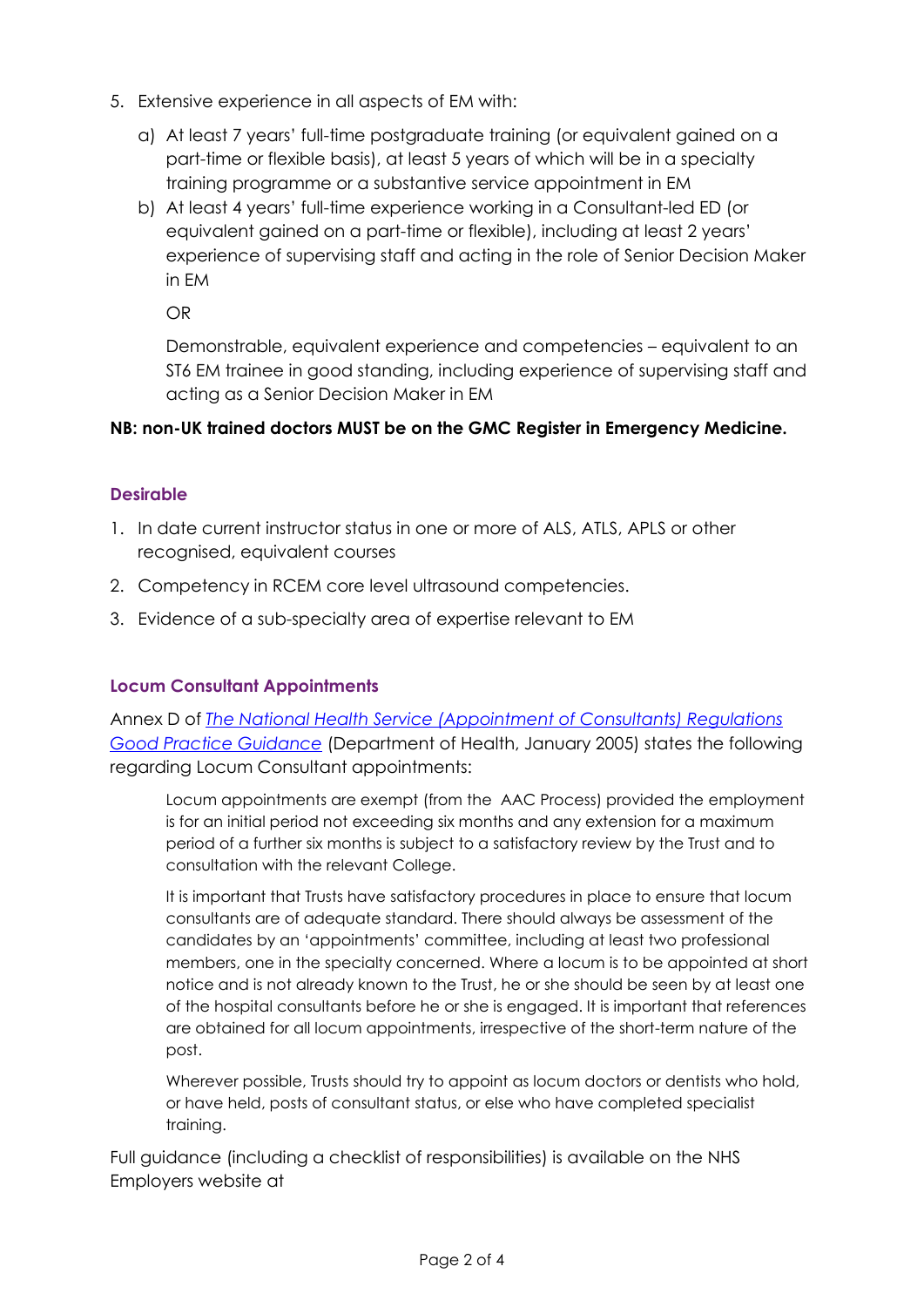[http://www.nhsemployers.org/~/media/Employers/Publications/Guidance-on-the](http://www.nhsemployers.org/~/media/Employers/Publications/Guidance-on-the-appointment-and-employment-of-locum-doctors.pdf)[appointment-and-employment-of-locum-doctors.pdf.](http://www.nhsemployers.org/~/media/Employers/Publications/Guidance-on-the-appointment-and-employment-of-locum-doctors.pdf)

Further details about a Consultant's role can be found in *[RCEM Workforce](http://www.rcem.ac.uk/docs/Workforce/RCEM%20Workforce%20Recommendations%202018%20-%20Consultant%20Staffing.pdf)  [Recommendations 2018: Consultant Staffing in Emergency Departments in the UK](http://www.rcem.ac.uk/docs/Workforce/RCEM%20Workforce%20Recommendations%202018%20-%20Consultant%20Staffing.pdf)* (September 2018).

It is the responsibility of the healthcare provider that engages a locum Consultant to:

- Verify that GMC registration and licence to practise, Health Professionals Alert Notices, identity, language, health clearance and other checks have taken place, or undertake if these cannot be verified
- Ensure that it is aware if any doctors placed with them who have GMC conditions or undertakings on their registration and that they will be able to work within these restrictions
- Accurately represent which skills and competencies are required in the position for which the doctor is being engaged

It is also the provider's responsibility to provide a suitable induction to the locum Consultant, integrate them into their governance structure in a manner appropriate to the nature and duration of their placement and make the appropriate notifications should any significant information of note arise in relation to the locum Consultant's practice during their placement. Full guidance (England only) can be found here [https://www.england.nhs.uk/wp-](https://www.england.nhs.uk/wp-content/uploads/2018/10/supporting_locum_agencies_and_providers.pdf)

[content/uploads/2018/10/supporting\\_locum\\_agencies\\_and\\_providers.pdf.](https://www.england.nhs.uk/wp-content/uploads/2018/10/supporting_locum_agencies_and_providers.pdf)

Lastly, it is the responsibility of the provider to support the appraisal preparation for any locum Consultant in EM. This includes providing appropriate access to systems including patient data outside working shifts to allow locum Consultants to complete work for their appraisal portfolio.

Locum Consultants should also be informed of opportunities to access educational sessions. However, attendance at meetings, educational events or other multidisciplinary team events during a placement will need to be balanced with the provision of care for which locum Consultants are being engaged. Organisations should ensure that locum Consultants, regardless of duration of placement, have access to essential policies and resources provided to support standards of clinical practice. Appropriate professional contact between peers should also be encouraged and where possible facilitated. This is particularly important in EM where shift working is commonplace and where contact with peers can be difficult to maintain unless active steps are taken by employers to facilitate this. Full guidance (England only) can be found here [https://www.england.nhs.uk/wp](https://www.england.nhs.uk/wp-content/uploads/2018/10/supporting_locums_doctors.pdf)[content/uploads/2018/10/supporting\\_locums\\_doctors.pdf.](https://www.england.nhs.uk/wp-content/uploads/2018/10/supporting_locums_doctors.pdf)

We would strongly suggest that, in trusts where individuals who do not comply with this guidance are employed in the role of Locum Consultant in Emergency Medicine, the posts should be reviewed by the Clinical Director, Medical Director and Human Resources Lead. Consideration should be given to the title and grading of the posts so as to reflect the fact that the RCEM requirements have not been met.